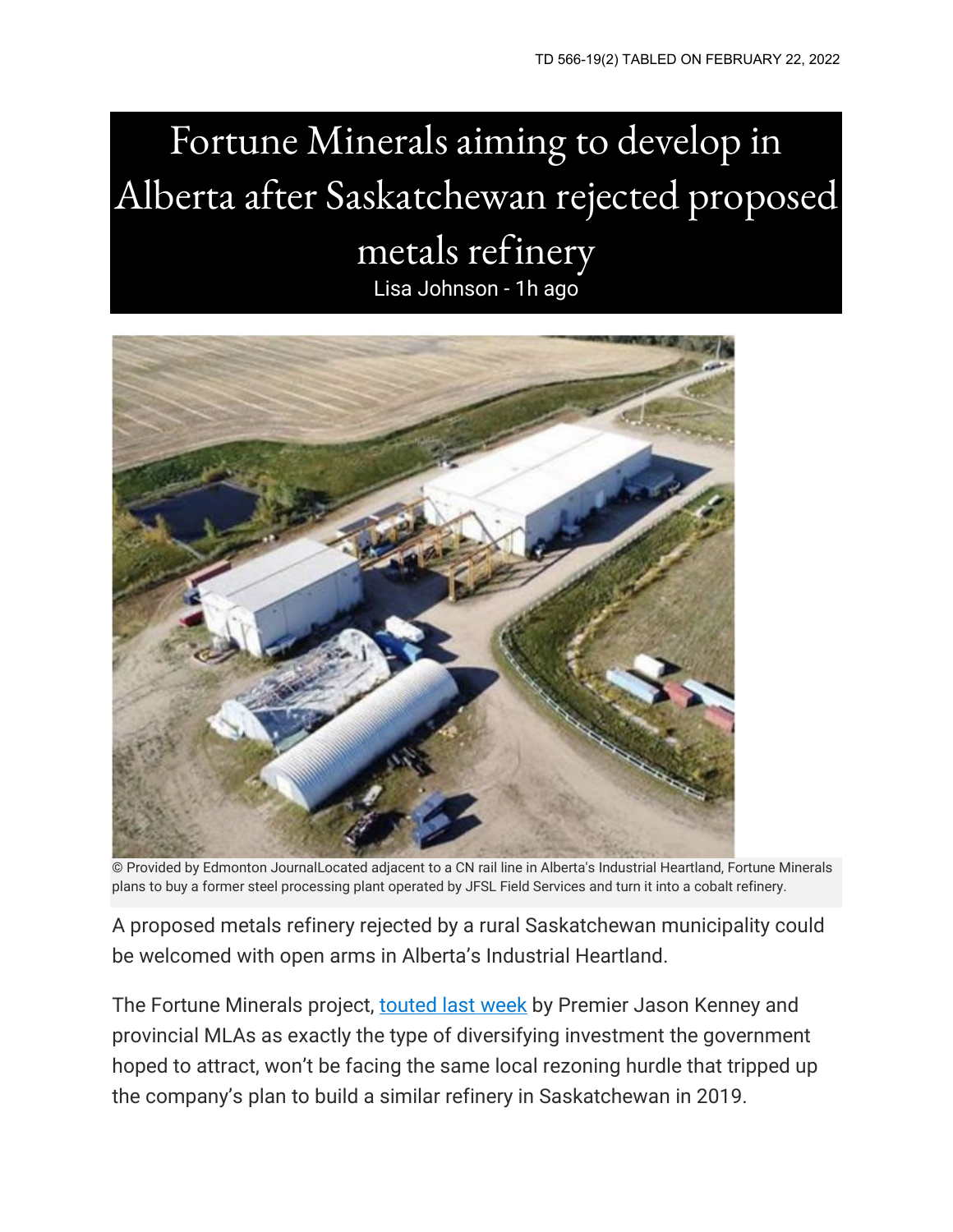Looking to buy a brownfield site already zoned for heavy industrial use, [Fortune](https://www.fortuneminerals.com/news/press-releases/press-release-details/2022/Fortune-Minerals-Secures-Option-to-Purchase-Brownfield-Site-in-Albertas-Industrial-Heartland-for-NICO-Refinery/default.aspx)  [announced an option](https://www.fortuneminerals.com/news/press-releases/press-release-details/2022/Fortune-Minerals-Secures-Option-to-Purchase-Brownfield-Site-in-Albertas-Industrial-Heartland-for-NICO-Refinery/default.aspx) agreement on Jan. 24 to purchase a former steel fabrication facility in Lamont County for \$5.5 million, a deal it hopes to seal within six months.

The refinery, estimated in 2014 to cost \$250 million, is a prerequisite for Fortune to fully construct its cobalt, bismuth, gold and copper NICO mine in the Northwest Territories, taking advantage of a deposit the company said it first discovered in 1996.

Robin Goad, president and CEO of Fortune, said in an interview with Postmedia despite the Saskatchewan Environment Ministry signing off on its previous refinery plan, the company spent about five years and \$5 million on an environmental assessment going through the permitting process only to see its application to rezone the land from agricultural to industrial use rejected by the municipality.

"We don't see that happening here," said Goad, adding the company looked at other international options, but existing zoning in Lamont County and a welcoming government were big draws to Alberta.

"It's the kind of place that we should be building refineries," said Goad.

One of [the biggest concerns](https://www.cbc.ca/news/canada/saskatoon/corman-park-fortune-minerals-refinery-rejected-1.5072259) from locals in the rural municipality of Corman Park in Saskatchewan was that on-site waste storage could contaminate the local aquifer.

For its Alberta proposal, Fortune plans to locally contract an existing Class II landfill to dispose of waste from the refining process, although Goad would not say which company might be contracted or where exactly it is located in the province, citing commercial reasons.

"The major stigma associated with the previous site has been removed," said Goad, adding that the refinery has already been engineered to be "plug and play,"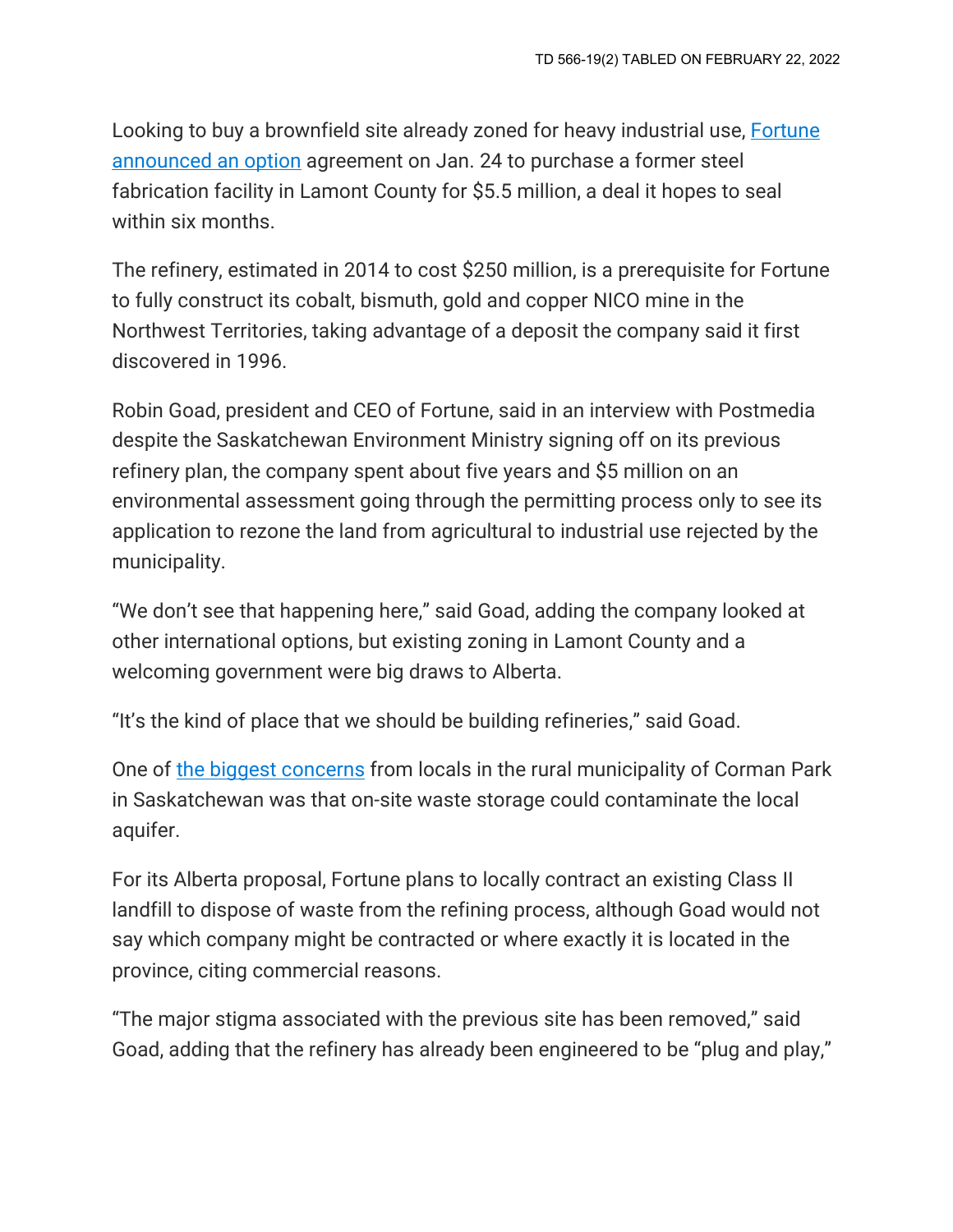or built on any site, although the company will still have to refine the plan, do local public engagements and go through the permitting process.

The global demand for cobalt, used in the manufacturing of rechargeable Lithium-ion batteries, [is likely to grow](https://www.reuters.com/business/energy/shortages-flagged-ev-materials-lithium-cobalt-2021-07-01/#:%7E:text=Cobalt%20content%20in%20batteries%20has,2030%20from%20141%2C000%20last%20year.) with the growth of the electric vehicle market.

Goad said the Alberta facility also has future potential to recycle battery materials, along with materials from other industries, including scrap metals.

"A mineral resource has a limited term, but a refinery can go forever," said Goad.

Lamont County Reeve David Diduck said the refinery is still in the very preliminary stages, but he believes it could be good for the region.

"I am welcoming it with open arms  $-$  there's just a process it has to go through. I think it's gonna happen, but at this point, it's not a sure thing. It's a probable thing," said Diduck, adding until a final investment decision is made, nothing is definite.

He said the county applied in late 2020 for a water licence to put a "straw" in the North Saskatchewan River to supply water to industrial customers, which could help supply the 50 cubic metres Fortune estimates it will need every hour for its refinery process. Fortune is also looking at other potential water sources.